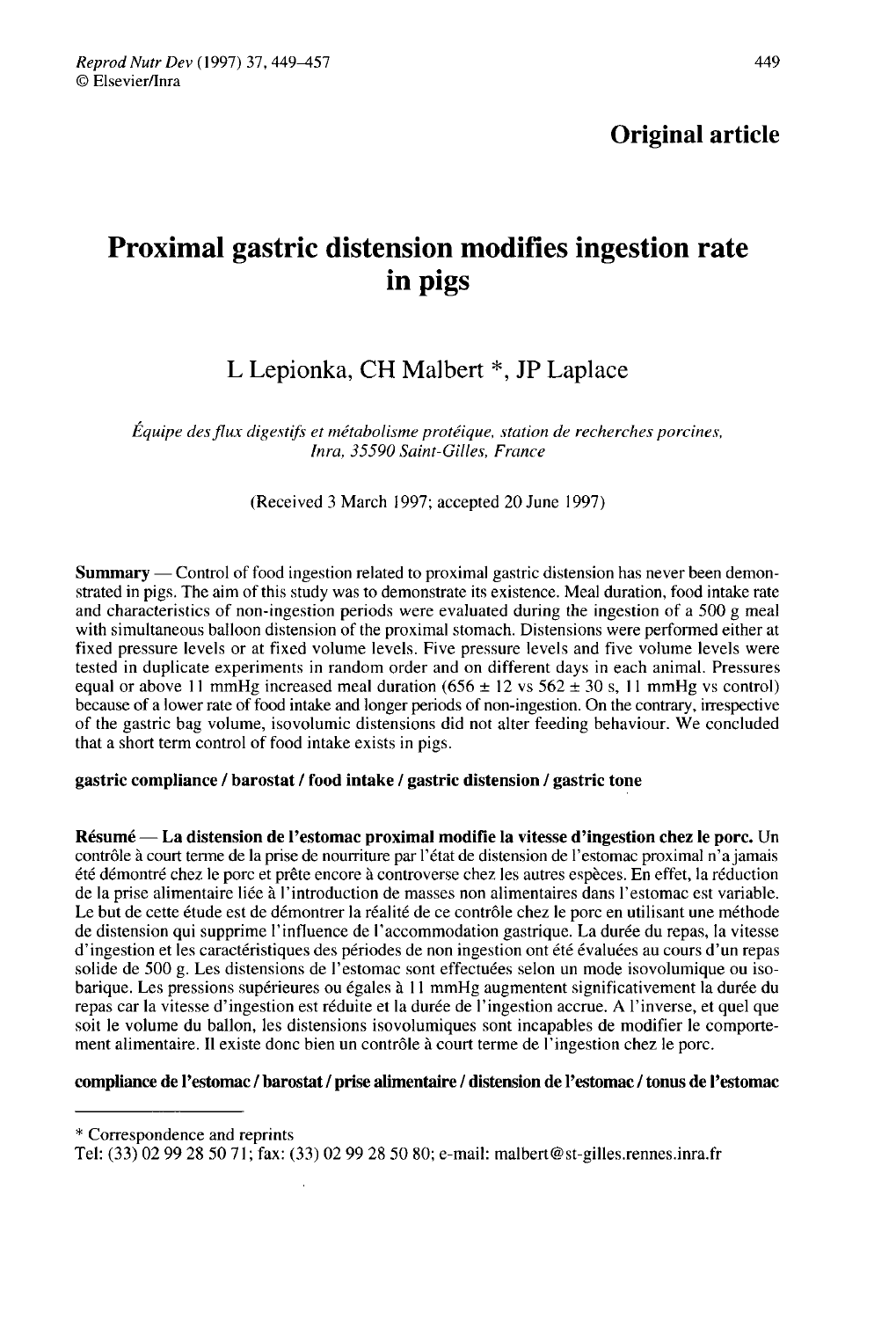The contribution of gastrointestinal seg ments to meal termination has been extensively debated. In rats, during pyloric occlusion, inhibitory signals from the stomach generate premature meal termination (Seeley et al, 1995; Phillips and Powley, 1996), hence reduced ingestion. Similarly, balloons occupying about 30% of the rat gastric capacity (Geliebter et al, 1986) had a relatively large impact on food intake, reducing it by more than 25% (Geliebter et al, 1987). Surprisingly, in man, a 400 mL balloon occupying 30% of the stomach was unable to trigger a significant reduction in food intake (Geliebter et al, 1990). Similar inconclusive data have been obtained in dogs (Share et al, 1952). Therefore, nonalimentary mass might not represent an optimal tool to evaluate the possible role of gastric distension as meal termination signal. Use of alimentary loads is equally unsatisfactory (Kaplan et al, 1994) because, without pyloric occlusion, the chemical compounds are transferred to the small intestine. Finally, pyloric occlusion inhibits antral motility while stimulating duodenal contractions (Edelbroek et al, 1993).

In the last decade, gastroenterologists have demonstrated that the stomach does not behave like a balloon stretched by the arrival of food. Indeed, ingestion reduces temporarily gastric wall tension; a phe nomenon primarily described in dogs and humans (Azpiroz and Malagelada, 1985, 1986) then later in pigs (Houpt, 1994) and defined as gastric accommodation. Therefore, if a non-alimentary mass is present in the stomach before the meal, it is likely that the afferent information from the stomach to the brain reflects a combination of an increased wall tension (by the nonalimentary mass) together with a decrease in the same wall tension (induced by gastric accommodation). For the gastric mecanoreceptors, the net effect of these conflicting changes might be null depending on the ratio between the volume of the non-alimentary mass and the amplitude of gastric accom-

modation (Gregersen and Kassab, 1996). Our hypothesis is that the relative inefficacy of non-alimentary loads to reduce ingestion relates to this nullification. Nevertheless, non-alimentary loads might represent a powerful tool to evaluate the relationship between food intake and gastric distension provided the consequences of gastric accomodation could be cancelled.

The aim of this study was to evaluate the influences of proximal gastric distension on food intake in pigs. Gastric distension will be performed using a barostat that maintains a steady pressure within the stomach to cancel gastric accomodation. These distensions will be compared to constant volume distensions during which the influences of gastric accomodation are preserved. To allow comparisons between distension methods, proximal gastric compliance will be evaluated first to obtain pressure-volume pairs used for distension experiments.

## MATERIALS AND METHODS

#### Animals

Studies were performed on eight Large White female pigs aged 4–6 months  $(43 \pm 5 \text{ kg})$ . Animals were preanesthetized with Ketamine  $(5 \text{ mg} \cdot \text{kg}^{-1})$ , intramuscularly, Rhône Merieux). Under aseptic conditions and general anaesthesia (Halothane 5% v/v), a silicon cannula (ID 10 mm) was inserted into the fundus, 20 cm proximal to the pylorus. The cannula was exteriorized through the left flank taking care to respect the anatomical topography of the abdominal viscera. Animals were allowed to recover for 7 days before the experiments.

#### Measurement of feeding behaviour

Food intake was measured by continuous weighing of the trough during the meal. A load cell (LOC30KG, Phimesure, France) was placed under the trough and secured to the bottom of the cage. The cell was connected to a specially built amplifier (IB31, Analog Devices, USA).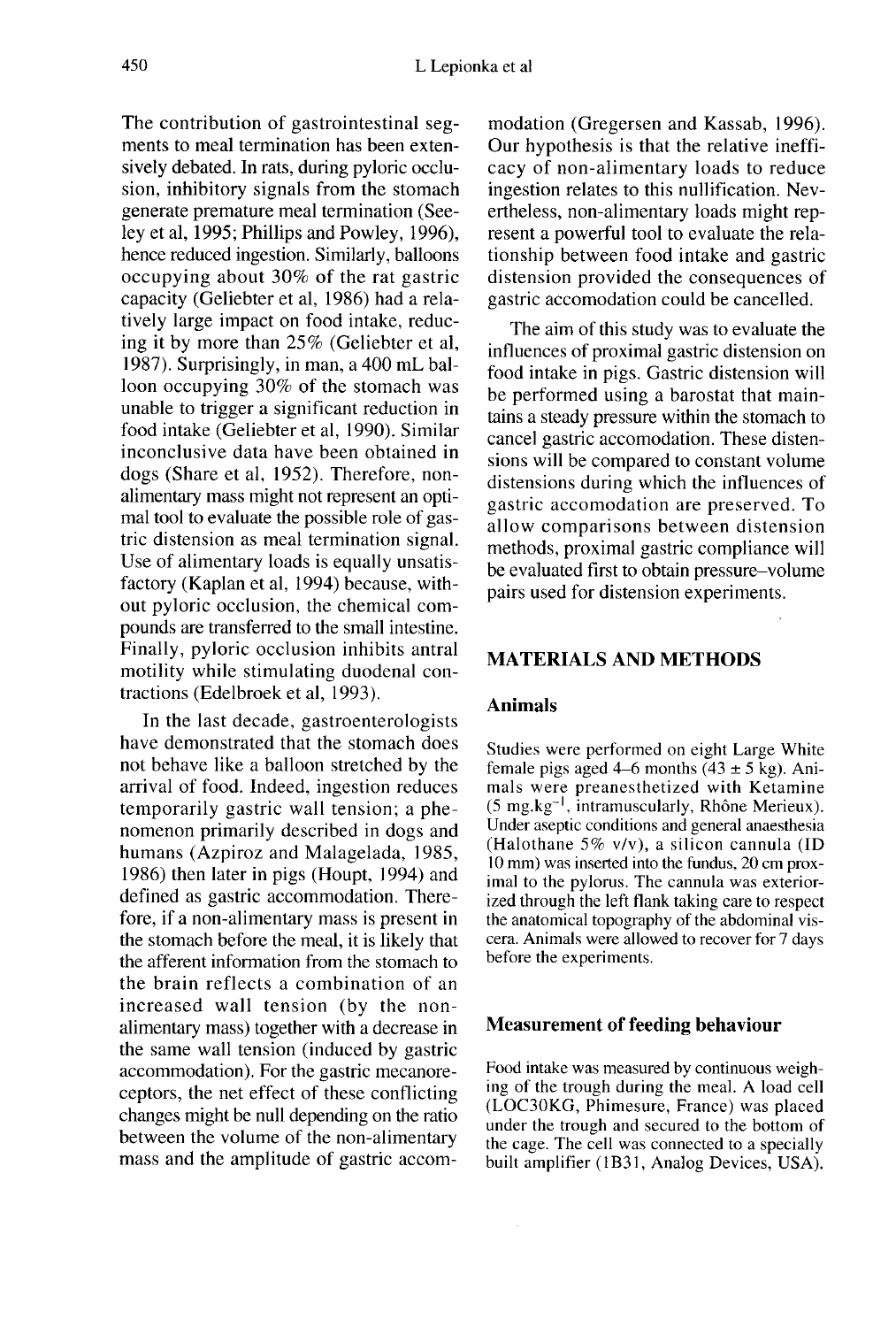A low pass filter  $(0.6 \text{ Hz}, -3 \text{ dB})$  was used to minimize the artifacts generated by movements of the animal. The recording bench was linear from 0 to 3 kg  $(\pm 0.01\%)$  and its sensitivity was  $\pm$  3 g full scale.

#### Fundic distension device

Fundic distensions were performed by inflating a polyurethane bag (500 mL) inserted extemporaneously in the fundus through the cannula. The bag was connected to the inflation device by a double lumen polyvinyl tube (14 French, Vygon, France).

The distension device (Synectics, Sweden) consisted of a computer controlled pump (sensitivity 0.15 mL) allowing the injection or retrieval of known volumes of air at a rate of 40 mL.s<sup>-1</sup> minimum. For isovolumic studies, the system behaved as a constant speed air injector. For isobaric studies, the pressure within the bag (equal to the proximal gastric pressure) was monitored constantly by the computer using a high sensitivity air pressure transducer (0.01 mmHg, Switch, USA) and the computer software controlled the retrieval or injection of air so that the bag pressure was held at a fixed value (set pressure). To minimize artefacts caused by rapid intra-abdominal pressure changes, the pressure signal was filtered  $(1 Hz, -3 dB)$  and a pressure window set at 0.2 mmHg was used by the software as previously described (Whitehead et al, 1997).

For proximal gastric compliance measurements, the computer behaved as a pressure clamp system, every 2 min the set pressure being automatically incremented by 2 mmHg. A total of 12 steps, corresponding to a pressure range of 0 to 22 mmHg was tested.

#### Signal recording

During each distension modality, pressure and volume within the intragastric bag and the weight of the meal remaining in the trough were digitized at 10 Hz (Macintosh, Apple, Cupertino and NB-MI016, National Instrument, Houston, USA) and stored on a hard drive for later analysis. Volume measurements were corrected for air compressibility using the Boyle's law  $(P_1V_1 = P_2V_2)$ .

#### Experimental protocol

All studies were performed during the ingestion of a 500 g solid meal  $(11.5\%$  proteins, 63.5% carbohydrates, 2.6% lipids, 3.3% fibers) supplying 1815 kcal net energy. Experiments were performed between 10 h 00 and 11 h 00 am and after 12 h fasting. After the experiments, the animals were fed a regular (1500 g) meal.

One hour before the experiment, the stomach was cleared of any food residues and the polyurethane bag was inserted into the fundus. The bag was secured in position and was then inflated up to 250 mL to remove the folds. Afterwards, air was automatically withdrawn until the bag pressure was permanently less than  $-1$  mmHg. Correct positioning of the bag in the fundus was checked once in each experiment using lateral X-ray imaging of the stomach.

#### Experimental design

Pressure and volume used for isobaric versus isovolumic proximal gastric distensions were determined from proximal gastric compliance values. Proximal gastric compliance was measured twice on different days in each animal during the ingestion of the test meal. Pressurevolume pairs were selected along the compli ance curve before, during and after the high compliance area (greater slope): 4-50, 7-150, 11-300, 16-400 and 21-450 mmHg-mL (fig 1).

Isobaric versus isovolumic distensions were performed at random on a daily basis except when proximal gastric compliance was measured. Each distension step was performed at least twice per animal. An additional distension with a bag volume set to zero mL was also performed twice on each animal and served as a control. Distensions were started 10 min before the meal and maintained for 30 min.

#### Data analysis

The weight of food remaining in the trough during ingestion was processed off line to remove artefactual increases in weight related to the search for food. These periods during which the weight was higher than for periods occurring immediately before were not taken into account later in the analysis. Since removal of some data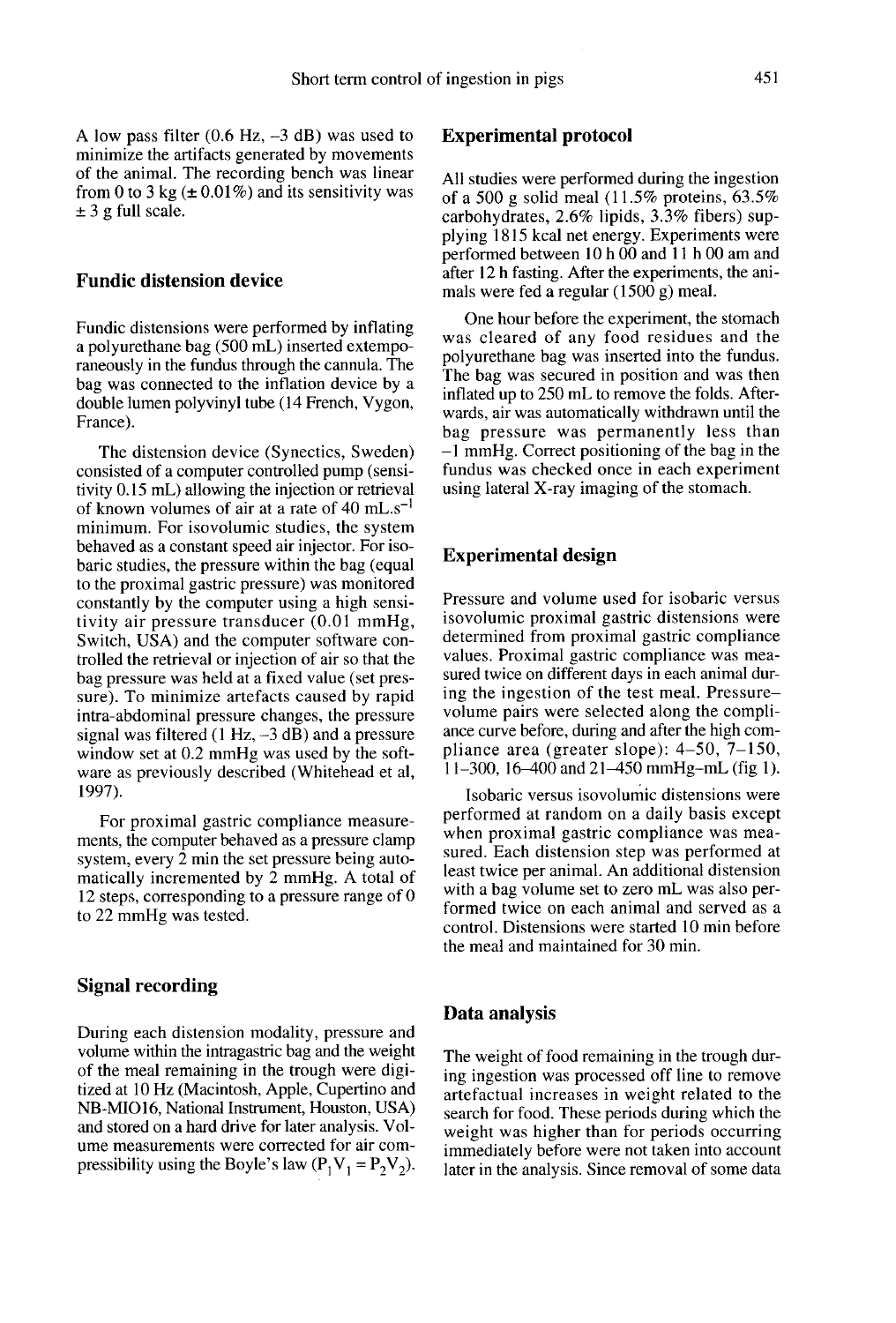

Fig 1. Per-prandial pressure-volume relationship (compliance) during step inflation (2 mmHg increments, each step lasting 2 min) of the proximal stomach.



Fig 2. Ingestion profile obtained by weighing the food remaining in the trough. Short and long lasting non-ingestion periods (food intake rate  $\leq 0.5$  g.s<sup>-1</sup>) were present during the meal.

points would modify the accuracy of the final analysis, the error induced by this suppression was calculated over the duration of the whole meal. Experiments with an error above 10% were not included in the analysis. As a result, less than 5% of the experiments were rejected for final analysis according to these criteria.

The characteristics of non-ingestion periods and food intake rate were obtained from the filtered meal data and used to characterize ingestion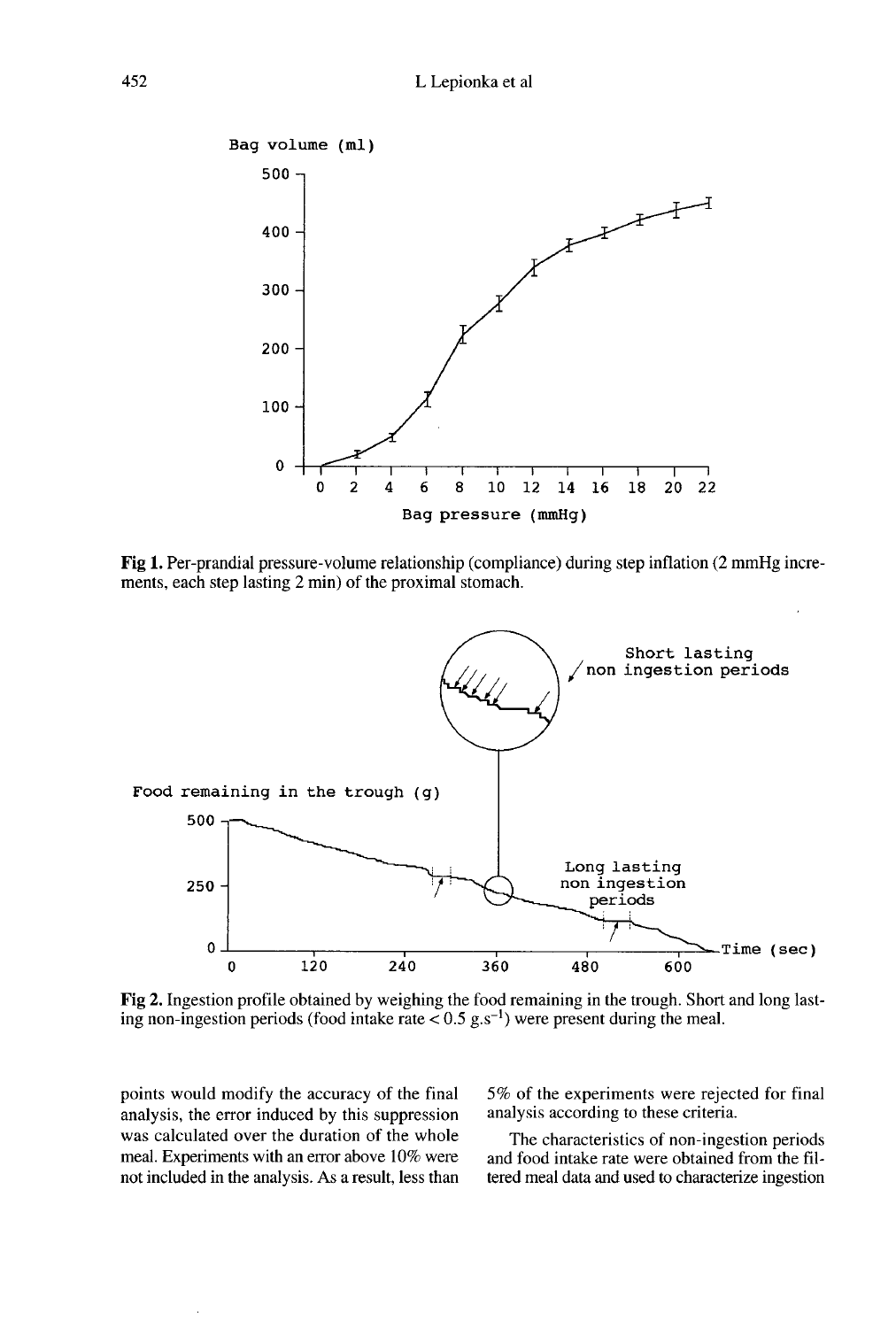profiles. Visual inspection of filtered meal data revealed periods lasting from 2 to about 100 s during which the ingestion was less than  $0.5$  g.s<sup>-1</sup> (fig 2). Non-ingestion periods did not coincide with removed artefacts. These periods corresponded either to long lasting chewing and insalivation or to a temporary break in ingestion unrelated to chewing. They were called thereafter non-ingestion periods and their overall individual durations as well as numbers were computed. Food intake rate was derived from the meal ingested minus the duration of non-ingestion episodes.

#### Statistical analysis

Data were presented as mean values ± SEM. Statistical significance was tested by one-way or two-way analysis of variance. A  $\dot{P}$  value  $< 0.05$ was considered significant.

#### RESULTS

The 500 g meal was entirely ingested by all animals irrespective of the distension procedures within the allowed time window (30 min).

#### Proximal gastric compliance

Post-prandial gastric compliance was Sshaped. Maximal compliance indicated by the larger pressure-volume slope  $(34 \pm$ **Proximal gastric compliance**<br>
Post-prandial gastric compliance was S-<br>
shaped. Maximal compliance indicated by<br>
the larger pressure–volume slope  $(34 \pm 2.9 \text{ mmHg.mL}^{-1})$  was observed between<br>
4–50 and 14–375 mmHg–mL. Belo 4-50 and 14-375 mmHg-mL. Below and above these values, a minute volume increase generated a large increase in prox-<br>imal gastric pressure level (pressure-volthe larger pressure–volume slope (34  $\pm$  2.9 mmHg.mL<sup>-1</sup>) was observed between 4–50 and 14–375 mmHg–mL. Below and above these values, a minute volume increase generated a large increase in proximal gastric pressure level

#### Effects of proximal gastric pressure

Intragastric pressures equal or higher than I I mmHg induced significantly longer meal duration than control (656  $\pm$  12 vs 562  $\pm$ 30 s, 1 1 mmHg vs control, fig 3a). Further,

| Table I. Intragastric volumes and pressures     |
|-------------------------------------------------|
| recorded during isobaric and isovolumic disten- |
| sion of the proximal stomach during a meal.     |

| <i>Distension</i> | Pressure<br>(mmHg) | Volume<br>(mL)  |
|-------------------|--------------------|-----------------|
| Isobaric          | 4                  | $53 \pm 0.4$    |
|                   | 7                  | $148 \pm 1.5$   |
|                   | 11                 | $297 \pm 2.1$   |
|                   | 16                 | $412 \pm 0.5$   |
|                   | 21                 | $463 \cdot 0.2$ |
| Isovolumic        | $4 \pm 0.5$        | 50              |
|                   | $7 + 0.1$          | 150             |
|                   | $11 \pm 0.1$       | 300             |
|                   | $16 \pm 1.1$       | 400             |
|                   | $20 \pm 0.1$       | 450             |

Mean  $\pm$  SEM for  $n = 16$  experiments.

meal duration increased linearly with proximal gastric pressure level. A reduced food intake rate together with an increased noningestion duration were causative factors for this longer meal duration (fig 3b). The larger distension pressure levels only (ie, 16 and 17 mmHg) increased significantly the duration of non-ingestion periods. On the contrary, for distention pressure equal to 11 mmHg, the increased meal duration was related to a decreased food intake rate only. For distension pressures effective to increase meal duration, food intake rate was not linearly related to proximal gastric pressure whereas the duration of non-ingestion episodes was (fig 3c).

The increased duration of non-ingestion periods was related to the longer duration of each episode (12  $\pm$  0.9 and 12  $\pm$  0.5 vs  $10 \pm 0.8$  s, 16 and 21 mmHg vs control,  $P < 0.05$ ) rather than to an increase in their number (table II). Despite the similar number of non-ingestion periods, the proportion of periods lasting more than 30 s was significantly higher for distensions at 16 and 21 mmHg than at the control pressure (9.5 and 6.1% vs 3.3%, respectively).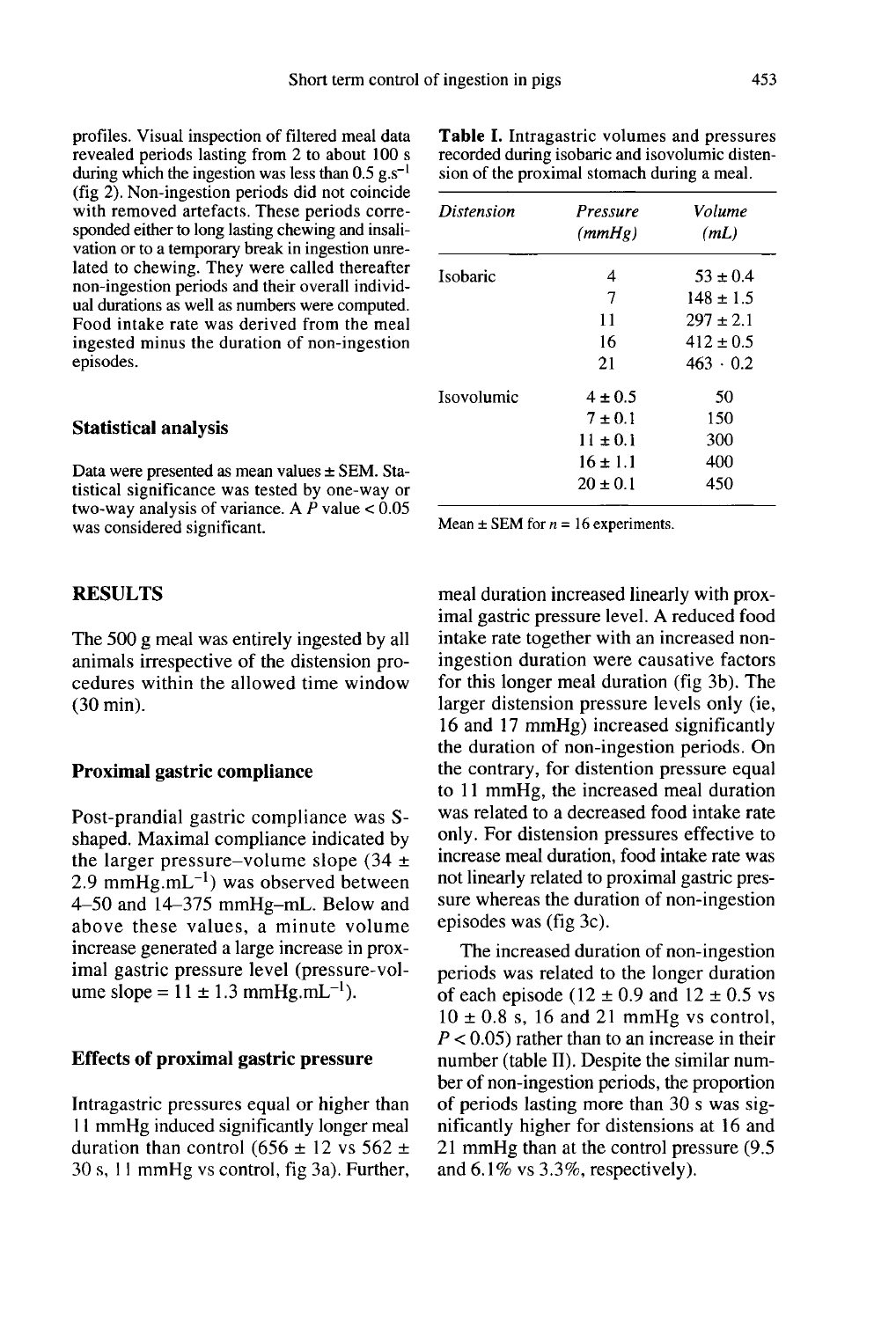

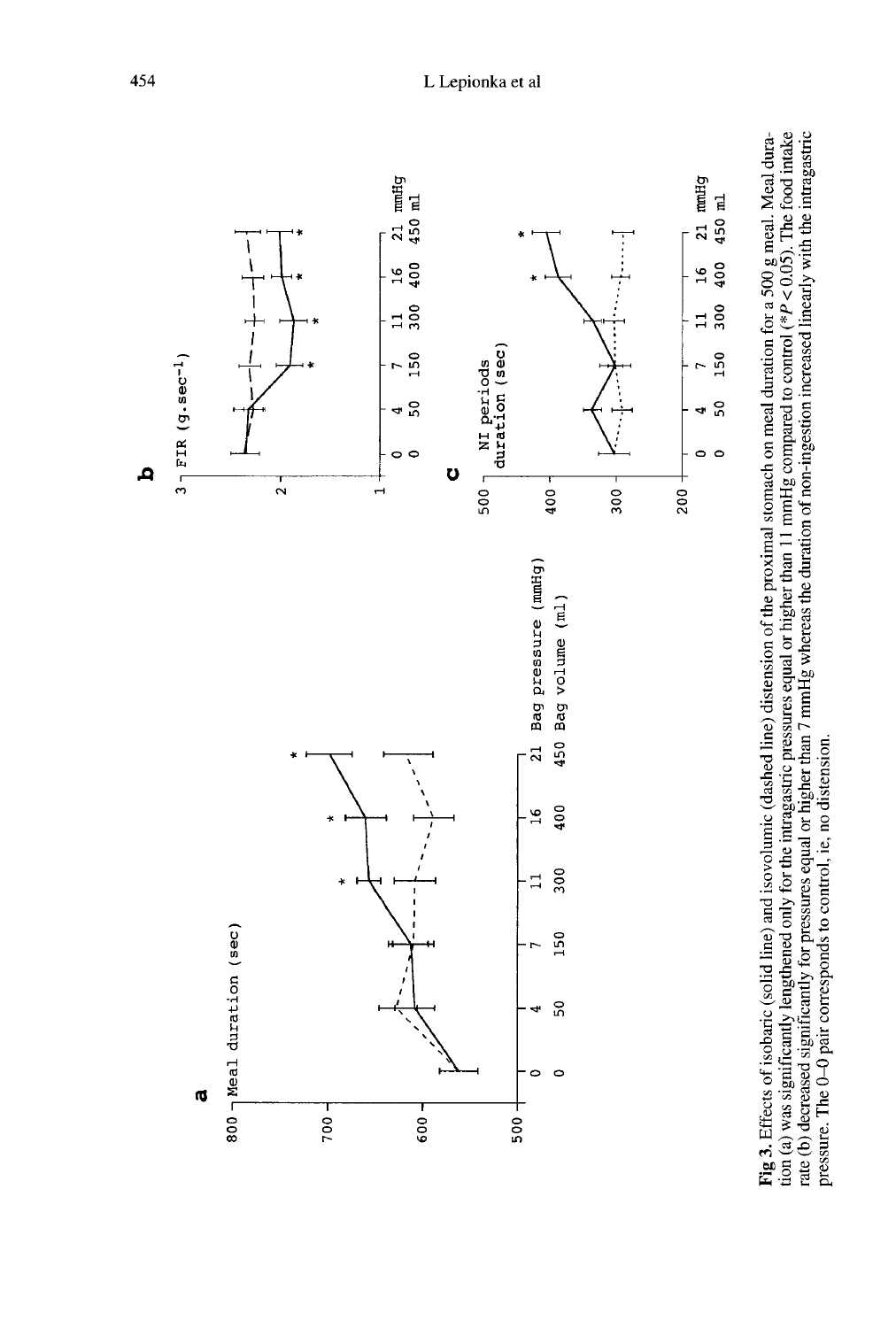Table II. Effects of proximal stomach pressure on the duration and number of non-ingestion (NI) periods.

| Intragastric<br>pressure<br>(mmHg) | Duration of NI Number of NI<br>periods<br>(seconds) | periods    |
|------------------------------------|-----------------------------------------------------|------------|
| 0                                  | $9.9 \pm 0.84$                                      | $31 \pm 3$ |
| 4                                  | $9.9 \pm 0.52$                                      | $31 \pm 6$ |
| 7                                  | $8.4 \pm 0.78$                                      | $38 \pm 4$ |
| 11                                 | $9.2 \pm 0.19$                                      | $33 \pm 5$ |
| 16                                 | $12.4 \pm 0.91*$                                    | $34 + 3$   |
| 21                                 | $12.2 \pm 0.53*$                                    | $38 + 5$   |
|                                    |                                                     |            |

Mean  $\pm$  SEM for  $n = 16$  experiments. \* Indicates a significant difference compared to control (0 mmHg).

#### Effects of proximal gastric volume

Isovolumic proximal stomach distension did not significantly modify meal duration compared to control (see fig 3) irrespective of the volume present within the bag. Similarly, no significant changes in non-ingestion period duration or food intake rate were observed for the tested distension volumes.

### Pressure versus volume gastric distensions

Comparisons between pressure versus volume distension showed a significantly longer meal duration during isobaric mode than during isovolumic mode for pressurevolume pairs equal to or above 16 mmHg. A similar difference also exists for food intake rate and duration of non-ingestion periods. Furthermore, food intake rate was also significantly less during isobaric distension than during isovolumic distension for pressure-volume pairs equal to 7–150 and 11-300 mmHg-mL.

## DISCUSSION

This study demonstrates for the first time a short term control of food intake in pigs related to the distension of the proximal stomach. Furthermore, food intake behaviour differs for proximal stomach isovolumic versus isobaric distension.

Several lines of evidence have suggested, in various mammalian species, a short term control of food intake related to the arrival and storage of the meal in the proximal part of the stomach (Wirth and McHugh, 1983; Phillips and Powley, 1996). Balloon distension in canine and human stomachs depresses food intake (Share et al, 1952; Rigaud et al, 1995). Conversely, in rats, withdrawal of gastric contents prior to ingestion increases food intake (Kaplan et al, 1994). Finally, if ingested food is not allowed to accumulate in the stomach, dogs and rats carry on eating for longer than normal (Seeley et al, 1995). The present study is the first of its kind to demonstrate that the situation is somewhat similar in pigs. Indeed, during proximal gastric distension, food intake rate is decreased. This lengthening of the meal duration is reminiscent of the results observed in pigs for meals containing large amounts of alimentary fibres (Robert et al, 1992). A purely physical effect of these compounds on satiety has been reported whereas the nutritive needs remained unsatisfied. Lengthening of the meal in this situation relates to increased chewing time, ie, longer duration of noningestion periods as described in our study for intragastric pressures equal to or above 11 mmHg.

Despite the similarities mentioned above, the short term control of food intake in pigs might differ slightly from that described in other species. Irrespective of the applied proximal stomach distension, a reduction in food intake was never experienced. This deficiency might be related to the small meal size (500 g) compared to standard meal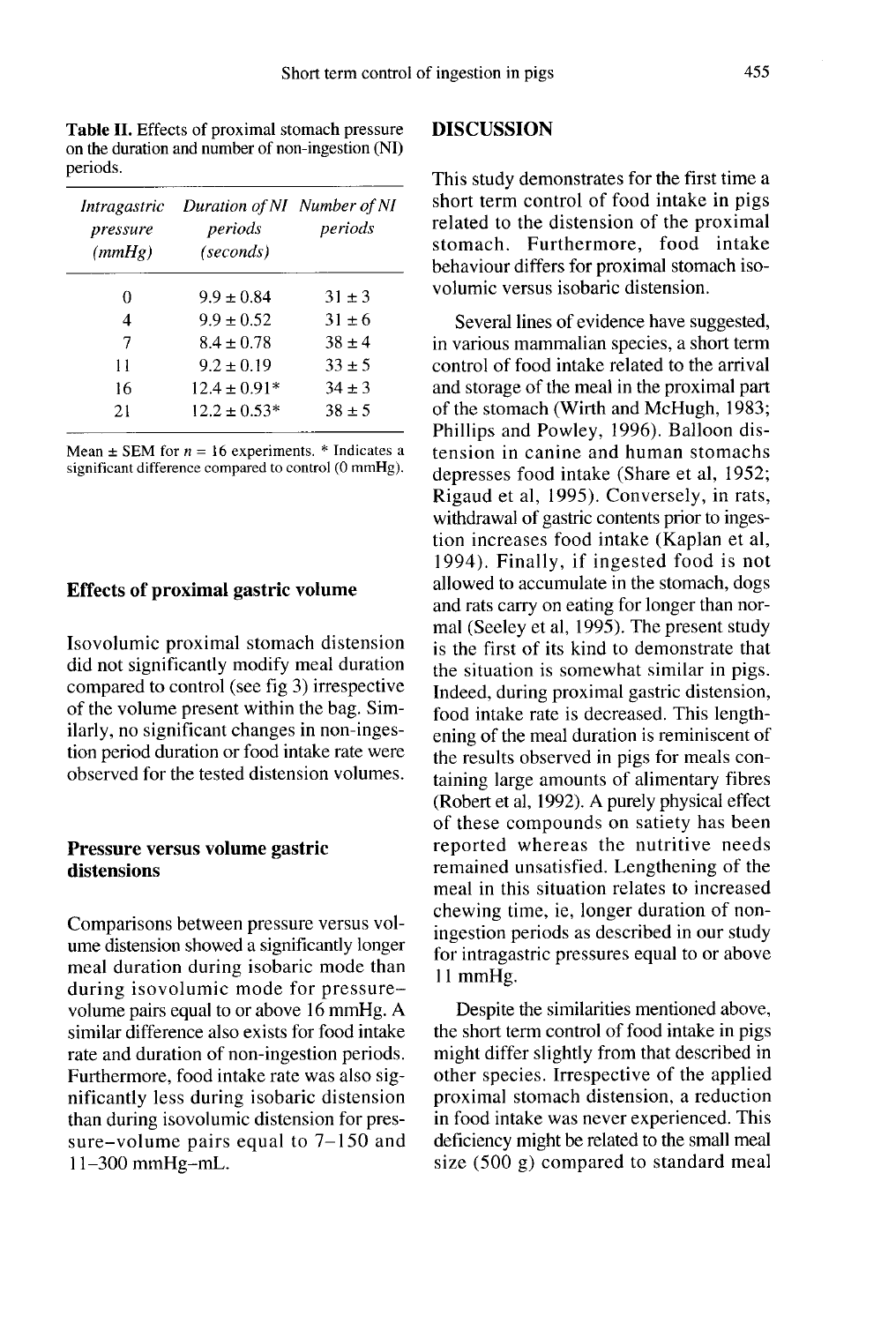(1200 g for 40 kg pigs fed once daily). However, in our study, the selected size for the meal was close to that spontaneously eaten by pigs fed ad libitum (Auffray and Marcilloux, 1980). Recent studies show that, in this situation, food intake occurs mainly during two major meals accounting for 500 and 350 g (Labroue, 1996). Each of these meals was intermingled with minor ingestion incidents (less than 100 g total). Therefore, in the present experiment, the size of the test meal is similar to those in pigs fed ad libitum.

Another and more important difference in the short term control of food intake, observed in pigs but not in other mammalian species, corresponded to the inefficacy of isovolumic distension on food intake pat terns. Previous experiments in rats, dogs, sheep and humans demonstrate a significant reduction in food intake after the insertion of a non-alimentary volume in the stomach (Share et al, 1952; Geliebter et al, 1986, 1988). Both air and water containing balloons produce significant effects with indiscernible differences between the distension methods. The possibility of an insufficient bag volume in our experiment can be ruled out. Volumes representing about 25% of the stomach volume induce a significant effect on food intake in rats but a ratio as large as 50% seemed ineffective in pigs.

The differential effect of isovolumic versus isobaric distension represents a major finding of our study. In man, isobaric distension was also more effective than isovolumic distension to trigger post-prandial discomfort (Notivol et al, 1995). This difference also persists in the fasting state but only after administration of the gastric relaxant compound, glucagon. Therefore, it is likely that the observed difference between food intake rate was related to gastric accommodation that was effective during isovolumic distension only.

To our knowledge, per prandial analysis of ingestion profiles have only been made with ruminants. With this limitation in mind, the detailed analysis of the time course of food ingestion showed that pigs might regulate their eating behaviour differently. In pigs, an increase in eating time is the consequence of (i) decreased food intake rate and (ii) longer duration of non-ingestion periods. On the contrary, in ruminants, increased meal duration, such as those observed with fibrous forages, is always related to reduced food intake rate (Faverdin, 1985) and non-ingestion periods within the meal have never been described. It cannot be excluded that non-ingestion periods not related to chewing may represent a behavioural consequence of a sensation of fullness and, for the higher pressures, a sensation of discomfort. Indeed, similar temporary breaks during ingestion of the meal have been reported in humans after a gastrectomy (Mathias et al, 1985) and were experienced by the patients as discomfort episodes (Coffin, 1996).

In conclusion, this study demonstrates a short term control of food intake in pigs related to proximal stomach distension. Since intragastric loads were able to increase meal duration when the influences of gastric accomodation were cancelled, this suggested that physiological changes in gastric tone might modulate food intake.

#### BIBLIOGRAPHY

- Auffray P, Marcilloux JC (1980) Analyse de la séquence alimentaire du porc, du sevrage à l'état adulte. Reprod Nutr Dev 20, 1625-1632
- Azpiroz F, Malagelada JR (1985) Physiological variations in canine gastric tone measured by an electronic barostat. Am J Physiol 248, G229-G237
- Azpiroz F, Malagelada JR ( 1986) Vagally mediated gastric relaxation induced by intestinal nutrients in the dog.  $AmJ$  Physiol 251, G727-G735
- Coffin B (1996) Correlation between Symptoms and Objective Anomalies during Functional Bowel Disorders. (Mei N, Coffin B, Bouhassira D et al, ed)
- Edelbroek MAL, Sun WM, Malbert C, Jones K, Horowitz M, Dent J, Akkermans LMA (1993) The effects of duodenal distension on antropyloroduo denal motility. Castroenterology 104, A1038